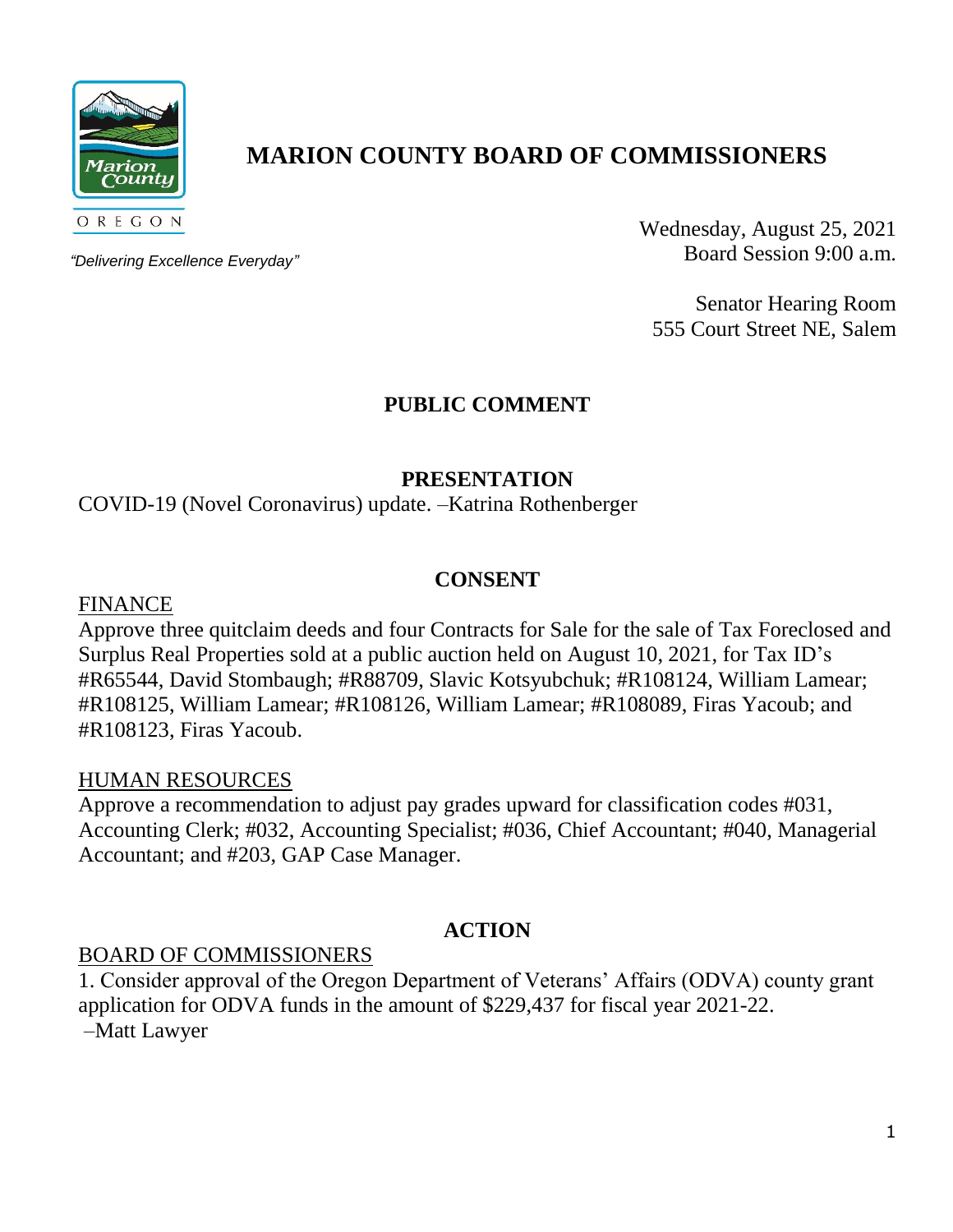# HEALTH AND HUMAN SERVICES

2. Consider approval of the incoming funds Intergovernmental Agreement with the Oregon Department of Human Services in the amount of \$27,271,357 to act as the administrator for the Community Developmental Disabilities Program (CDDP) retroactive from July 1, 2021, through June 30, 2023. –Ryan Matthews and Corissa Neufeldt

3. Consider approval of Amendment #1 to the Contract for Services with Woodburn Ambulance Service to add \$150,000 for a new contract total of \$300,000 to provide COVID-19 outreach services including door-to-door vaccine administration and transportation to vaccine sites for vulnerable individuals through December 31, 2021. –Ryan Matthews

4. Consider approval of Amendment #2 to the Contract for Services with Falck Northwest Corporation to add \$125,000 for a new contract total of \$275,000 to provide COVID-19 outreach services including door-to-door vaccine administration and transportation to vaccine sites for vulnerable individuals through December 31, 2021. –Ryan Matthews

5. Consider approval of Amendment #2 to the Contract for Services with Interface Network, Inc. to add \$265,200 for a new contract total of \$425,200 to provide COVID-19 vaccine outreach services through December 31, 2021. –Ryan Matthews

6. Consider approval of the Contract for Services with Mano a Mano Family Center in the amount of \$200,000 to provide COVID-19 vaccination outreach services to vulnerable populations through December 31, 2021. –Ryan Matthews

7. Consider approval of the Contract for Services with IZO Public Relations and Marketing in the amount of \$325,750 to expand on COVID-19 communication services by informing, educating, and encouraging the Latino community to obtain vaccinations through December 31, 2021. –Ryan Matthews

8. Consider approval of the Contract for Services with Health Care Services, LLC in the amount of \$150,000 to provide temporary health care personnel for alcohol and drug programs through August 31, 2024. –Ryan Matthews

# PUBLIC WORKS

9. Consider approval of an order appointing Brandon Reich as the Marion County Planning Director and Zoning Administrator effective September 1, 2021. –Brian Nicholas